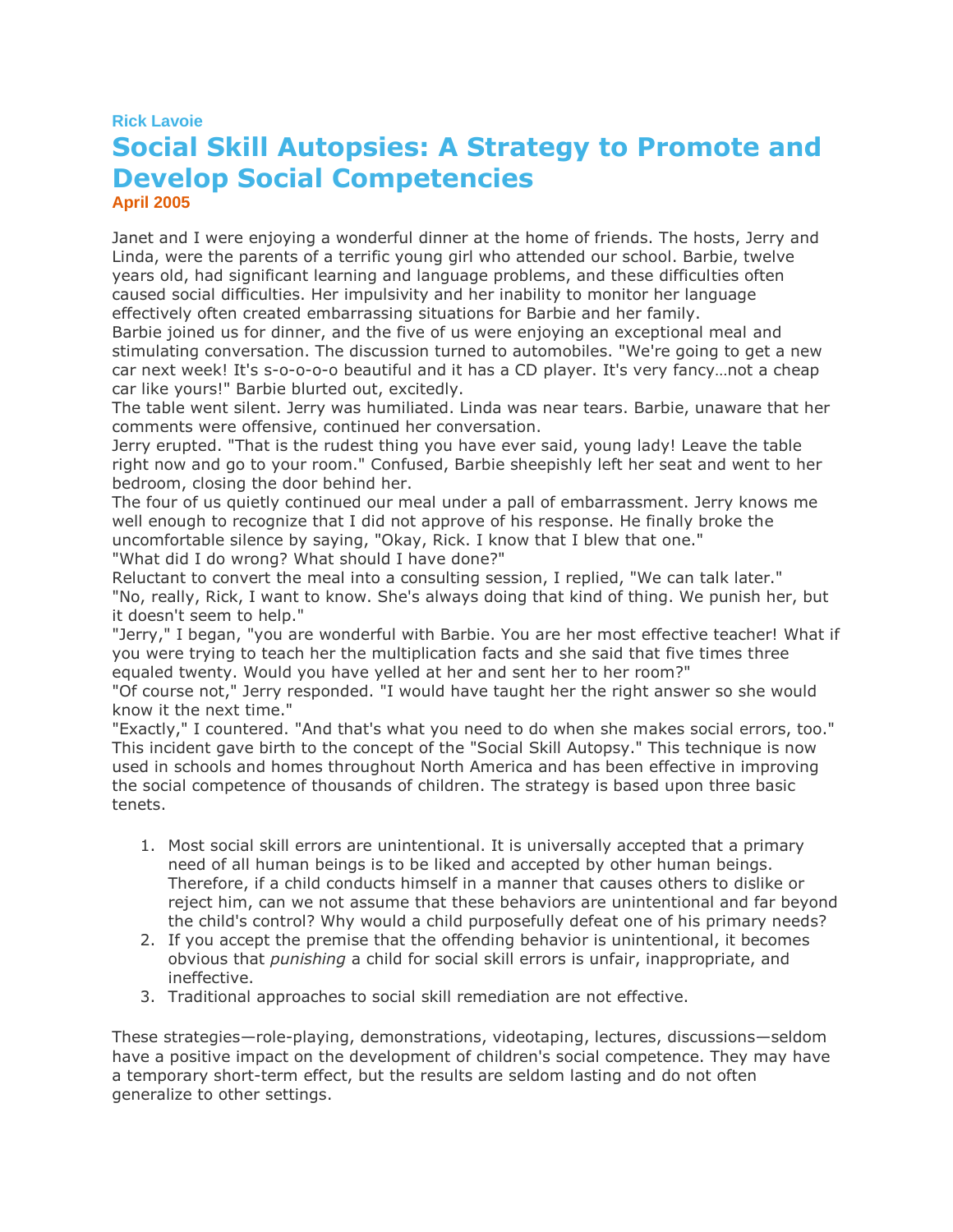The Autopsy approach provides the socially struggling child with an authentic real-life "laboratory" in which he can learn, develop, and apply effective social responses to actual social dilemmas. This authentic approach parallels the LD child's tendency to learn more effectively in practical situations. If you want to teach dining-out skills, conduct the lesson in a restaurant; teach bus etiquette on the bus; and so on.

Before outlining the process of the Social Skill Autopsy, it is useful to explain what this process is *not*. This technique is not intended to be a reprimand, a scolding, or a punishment. Neither should the Social Skill Autopsy be solely controlled by the adult, without input from the child. This strategy should not be viewed as a one-time intervention.Rather, the effectiveness of the Autopsy will be greatly enhanced if the strategy is used frequently. The technique will be ineffective if it is used in a hostile or angry manner. The child should feel secure and supported throughout the Autopsy process. The Autopsy approach has been extremely effective in modifying and improving the social competence of children in a variety of settings. The technique is easy to learn and can be utilized by family members, babysitters, bus drivers, or coaches. By training all of the adults in the child's life, you ensure that he will be benefiting from dozens of Social Skill Autopsies each day. This intensive exposure will foster growth and generalization of the target skills. The success of this strategy lies in the fact that it provides the child with the four basic steps in any effective learning experience:

- practice
- immediate feedback
- instruction
- positive reinforcement

Scolding, reprimanding, and punishing provide none of these elements.

Barbie was sent away from the table for her inappropriate remark, but no teaching, learning, or reinforcement occurred. As a result, an important learning opportunity was lost. Nothing occurred to make the behavior less likely to be repeated in the future. Another reason that the Social Skill Autopsy approach is so effective is that it enables the child to clearly see the cause-and-effect relationship between his social behavior and the responses and reactions of others. Children with social skill difficulties often are unable to recognize this relationship and are frequently mystified about the reactions of their classmates, teachers, siblings, and parents. As a child once told me, "People get mad at me all the time and I just don't know why."

The Social Skill Autopsy strategy can be a very effective and responsive technique if used properly. It is critical to be mindful that an Autopsy should be conducted as an instructional, supportive, and nonjudgmental intervention. It should be conducted as soon as possible following the offending behavior and should not be viewed—by the adult or the child—as a scolding or negative interaction.

Conceptually, the Social Skill Autopsy is based on the idea of a medical autopsy. Webster's dictionary defines *autopsy* as "the examination and analysis of a dead body to determine the cause of death, the amount of physical damage that occurred, and to learn about the causal factor(s) in order to prevent reoccurrence in the future." The working definition of a Social Skill Autopsy is "the examination and analysis of a *social error* to determine the *cause of the error* , the amount of damage that occurred, and to learn about the *causal factor* (s) in order to prevent reoccurrence in the future."

The basic principle is to assist the child in analyzing actual social errors that she has made and to discuss the behavioral options that the child *could* have utilized in order to have improved the situation.

In seminars, I often cite a classic Social Skill Autopsy that I conducted in a dormitory. I was walking the halls of the residence when I heard loud arguing in Tom and Chip's dorm room. I entered the room and inquired about the nature of the argument.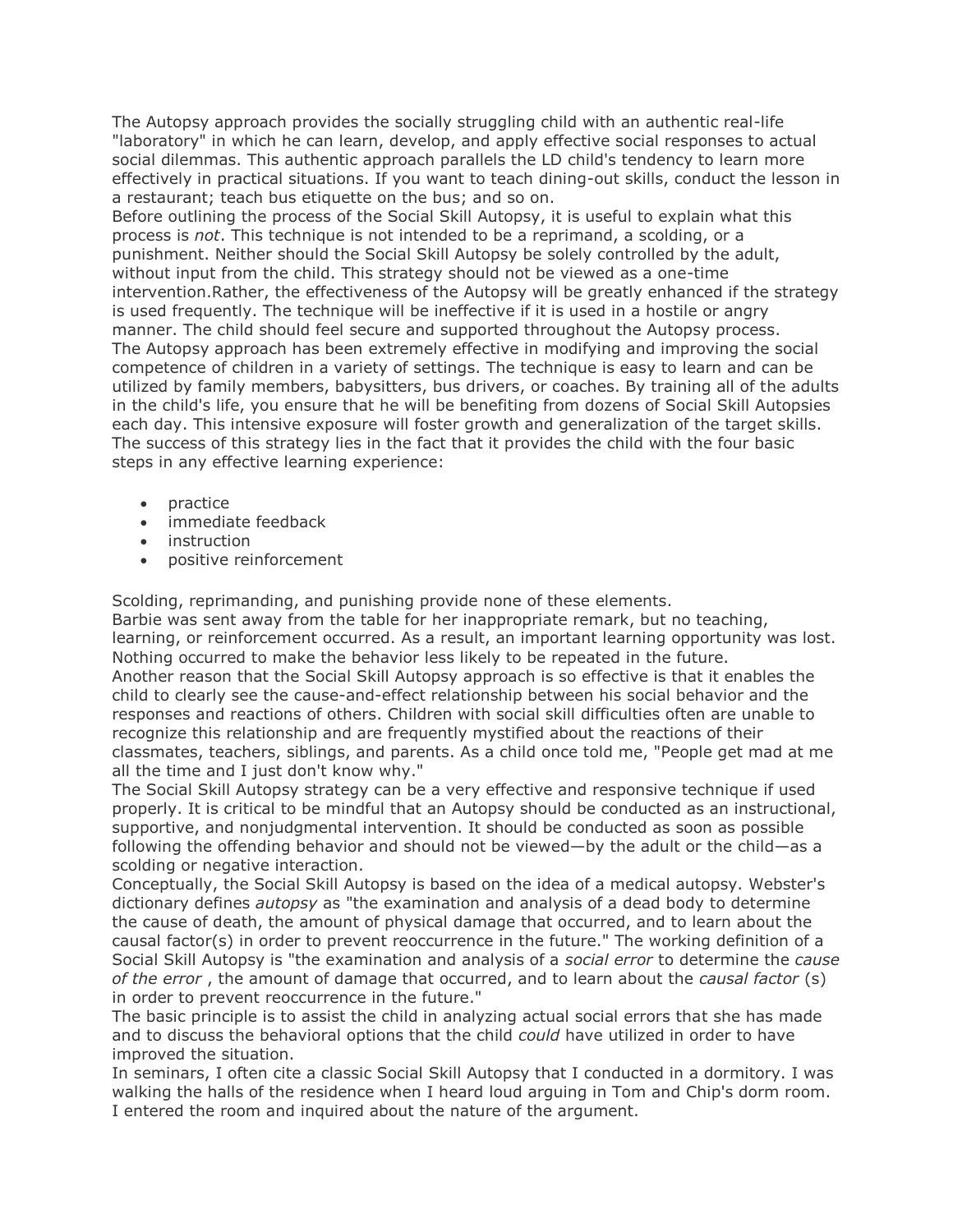"It's Tom!" Chip bellowed. "Yesterday I bought a brand-new tube of toothpaste. Tonight, Tom borrowed it and lost it!"

I turned to Tom and said, "Let's autopsy this!" I began by asking Tom to tell me what had happened. He explained that he was unable to find his own toothpaste. He borrowed his roommate's tube, although he was unable to locate Chip in order to get his permission. He went down the hall to brush his teeth in the bathroom. As he was brushing, Jim (a mutual friend of Chip's and Tom's) entered the bathroom and asked Tom if *he* could borrow the toothpaste. Jim passed it on to yet another student and its current whereabouts was now unknown.

The following dialogue took place:

LAVOIE: "Okay, Tom, I understand what happened. What do you think your mistake was?" TOM: "I know, Mr. Lavoie. I won't make that mistake again. I promise. I never should have borrowed Chip's toothpaste."

LAVOIE: "No, Tom, that *wasn't* your mistake. It's okay for you and Chip to borrow things from each other occasionally. You are roommates and friends. You borrow his stuff and he borrows yours. That's not a problem."

TOM: "Oh, okay. I've got it now. I know my mistake. I shouldn't have lent Jim the toothpaste. I should have told him, 'No.' "

LAVOIE: "Nope, that's not your mistake, either. Chip and Jim are good friends, too. Chip surely would not have minded you lending an inch of toothpaste to his friend Jim. Try again!"

TOM: "I've got it! I shouldn't have let go of the tube. I should have squeezed the toothpaste onto Jim's brush and then returned the tube to Chip!"

LAVOIE: "Bingo, Tom, you've got it! Our social lesson for the day is not 'Do not borrow,' it's not 'Do not lend.' Rather, our lesson is 'When you borrow something from someone, it is your responsibility to be sure that it is returned. You cannot give that responsibility to anyone else.' Got it?"

TOM: "Yup, I've got it!"

LAVOIE: "Okay, let's make sure. Suppose you stuck your head into my office and said, 'Mr. Lavoie, all the kids are playing catch and I don't have a baseball glove. Can I borrow the baseball glove that you keep in your closet?' I say 'yes' and toss you the glove. While you are playing catch, your dorm counselor comes over and tells you to return to the dorm to finish some chores. As you head off the field, one of the kids asks to borrow the glove because you won't be using it. What are you going to say?"

TOM: "I'd say, 'Sorry, but it's not my glove, so I can't lend it to you. It belongs to Mr. Lavoie. Why don't you come with me while I return it to his office? Then maybe you can ask him to borrow it.' "

LAVOIE: "Great! Now, Tom, I want to give you a little social homework. Today you learned that it is important to return what you borrow and that you can't give that responsibility to anyone else. Sometime this week, I want you to use that skill. I will check in with you on Friday and you can tell me how and when you did it!"

As you see, the Social Skill Autopsy has five basic and separate stages:

- 1. *Ask the child to explain what happened.* You will want to have him start at the beginning, if possible. However, some children give a more accurate and complete accounting of an incident if encouraged to begin with the climax of the event and work backwards. Don't interrupt or be judgmental. You want his clear recollections.
- 2. *Ask the child to identify the mistake that he made* . This is an important and interesting part of the Autopsy process. Many times, the child will be unable to determine when and where the error occurred or his interpretation is inaccurate.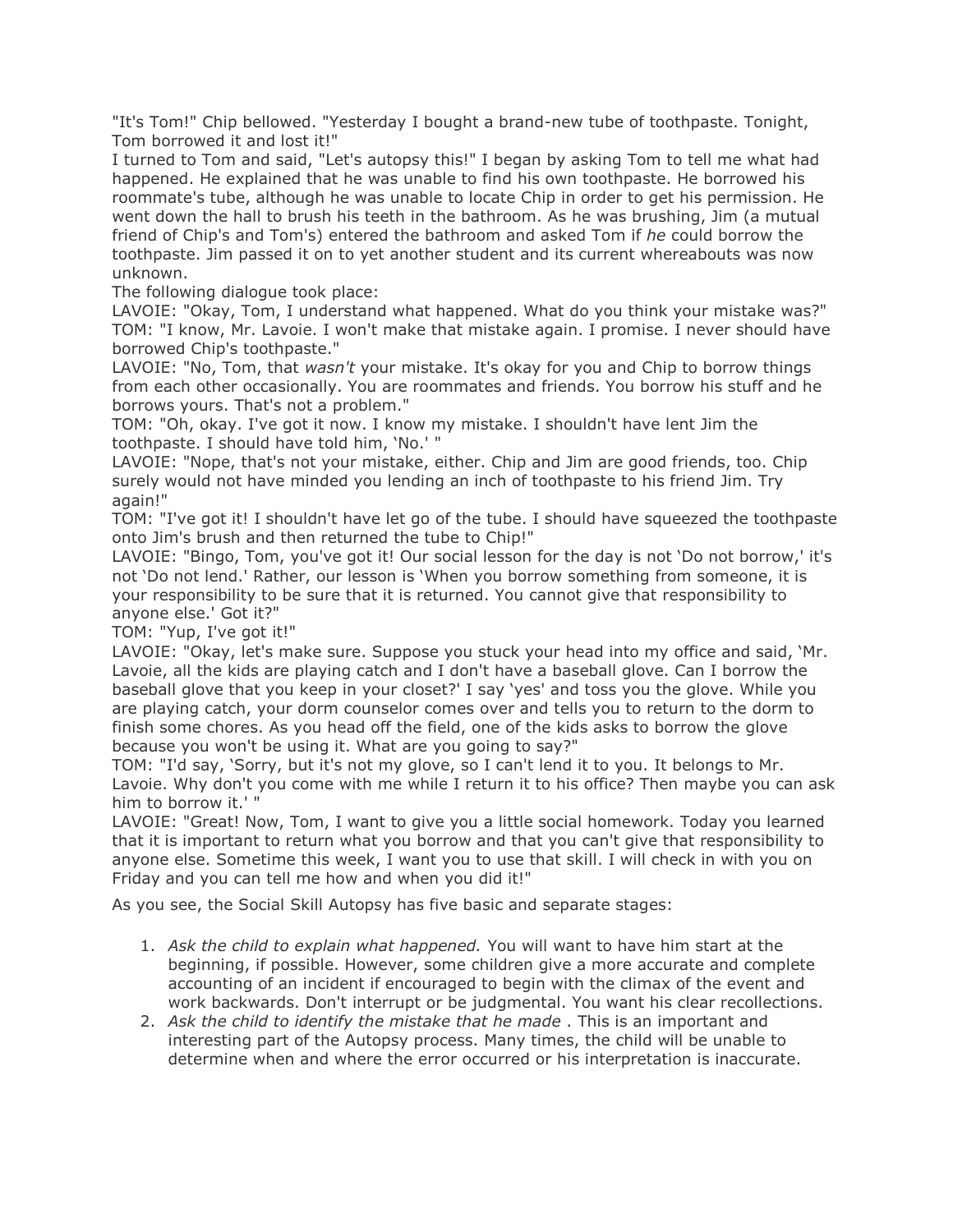Tom initially felt that borrowing the toothpaste was his error. It wasn't. Had I merely punished Tom ("Give Chip three dollars for a new tube of toothpaste"), Tom would have erroneously felt that his mistake involved borrowing the toothpaste. Often, a child will get in trouble with an authority figure, but the child will have no idea what he has done wrong. "I got in trouble at practice today." "What did you do?" "I dunno. But I got the coach mad!"

How can a child stop repeating a social error if he is unable to determine or understand what the error is?

- 3. Assist the child in determining the actual social error that he made . Discuss the error and alternate social responses. At this point in the discussion, the adult should avoid using the word *should*. ("You *should* have waited your turn," "You *shouldn't* have asked the principal if he wears a toupee.") Rather, use the word *could*: "You *could* have asked if you could take your turn next because Mom was coming to pick you up early," "You *could* have asked the principal about his new car or complimented his ties." This strategy underscores the concept that children have options in social situations.
- 4. The scenario is *the part of the process wherein the adult creates a brief social story that has the same basic moral or goal as the social faux pas.*The scenario should have the same basic solution as the incident. It should require the child to generate a response to the fabricated situation that demonstrates his ability to generalize and apply the target skill.
- 5. Social homework is *strongly recommended by SyracuseUniversity psychologist Arnold Goldstein as a strategy to ensure the mastery and application of the target skill.* This step requires the child to use the target skill in another setting and report back to the adult when this had been done. This technique causes the child to seek out opportunities to apply the social skill that he has learned. In the toothpaste scenario, I assigned Tom the task of using the skill of appropriate borrowing. A few days later, he excitedly told me that the dormitory counselor had lent him her large snowman mug when the dorm students had cocoa on a wintry night. As Tom was rinsing out the mug, another student asked if he could borrow it. Tom told him that he was not at liberty to lend the mug, but encouraged his dormmate to ask the counselor if he could use it. Tom's application of the "borrowing concept" demonstrated that he is well on his way to mastering this skill.

Children respond very well to this strategy, and, if it is correctly applied, they do not view the technique as a scolding or a reprimand. On the contrary, they come to view the Autopsy as an intriguing and effective strategy designed to improve their social competence. Students actually request Autopsies when they are involved in a social interaction that they do not understand. A fourteen-year-old girl once entered my office and asked, "Mr. Lavoie, can you help me? Last night my sister called me from college and we ended up having a big argument. I know that I said *something* wrong that made her angry, but I don't know *what* I did. Can we do an Autopsy on the call?"

Remember the Autopsy is:

- a supportive, structured, constructive strategy to foster social competence
- a problem-solving technique
- an opportunity for the child to participate actively in the process
- conducted by any significant adult in the child's environment (teacher, parent, bus driver)
- conducted in a familiar, realistic, and natural setting
- most effective when conducted immediately after the social error